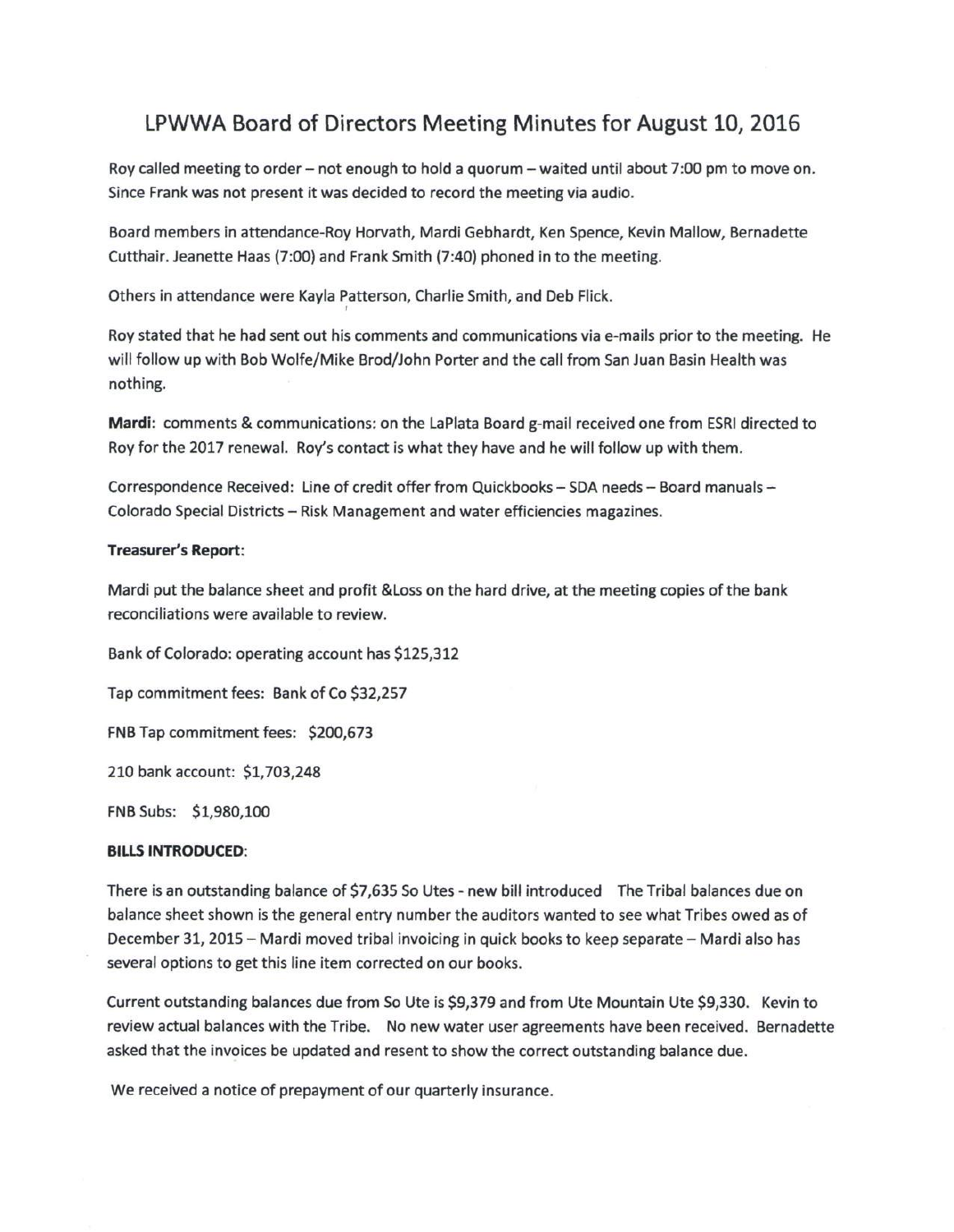We have an invoice from Bartlett & West 2<sup>nd</sup> redesign and rebid from Goff Engineering for \$7490 with \$5000 of this invoice is specific to the 210 pipeline project.

Bartlett & West stated that the Phase 1 environmental report process is not complete.

From: CWLL/Amy - all operating items for LPWWA - review USDA correspondence /draft letter/telephone conferences total: \$140

2<sup>nd</sup> =- project budget & easements regarding excess capacity

3<sup>rd</sup> with Roy letters to the Tribes

4<sup>th</sup> correspondence regarding capacity

Repayment contract #4 under Phase  $0 - \text{Mardi}$  feels that it is all of LPWWA bills-in attendance agreed.

\$1625 is the final billing on audit

PHASE 1: Amy is on phone

Roy asked about quorum and what we have to have / Jeff just arrived - need 6 for a quorum four are in attendance with Jeanette on the phone at this time and Frank Smith is calling in.

Jeff/phase 1 – Kristi environmental reports in with Denver in review – being careful to not let anything out - nothing yet in the report that stands out.

Environmental report - did find sites, abandoned road ways - historic and pre-historic sites - Marvel has buildings that are now going on the historic registry. Downside involves identifying sites is a pain in the neck, but now is the cheapest time to do this study. We are ahead of the game, design budget included the final design scope so will be ready for bid in the Spring. Environmental report is complete, cultural assessment has not been finalized yet. Frank is on phone now:

Roy going through the attendees - Charlie asked to stay and Jeff.

Executive session done - Deb & Kayla left after being excused from meeting - they did wait for a long time, Colton Black also came to the door while the session was going on. It was mentioned that at the bottom of the board agenda it does have a notation about executive sessions.

Jeff recommendation to award contracts: Kevin – wrote down and presented the bid package motions as follows:

On this day August 10, 2016 I make a motion to award to Canyon Construction contract #1 for the amount of \$2,482,964.95 - subject to the unit price adjustment for Bid Package #3 and contingent upon Southern Utes, Ute Mountain Utes and Lake Durango agreeing on cost allocations and overruns. Also to supply the authority for the LPWWA board president to sign all documents pertaining to this contract. 2<sup>nd</sup> by Mardi passed